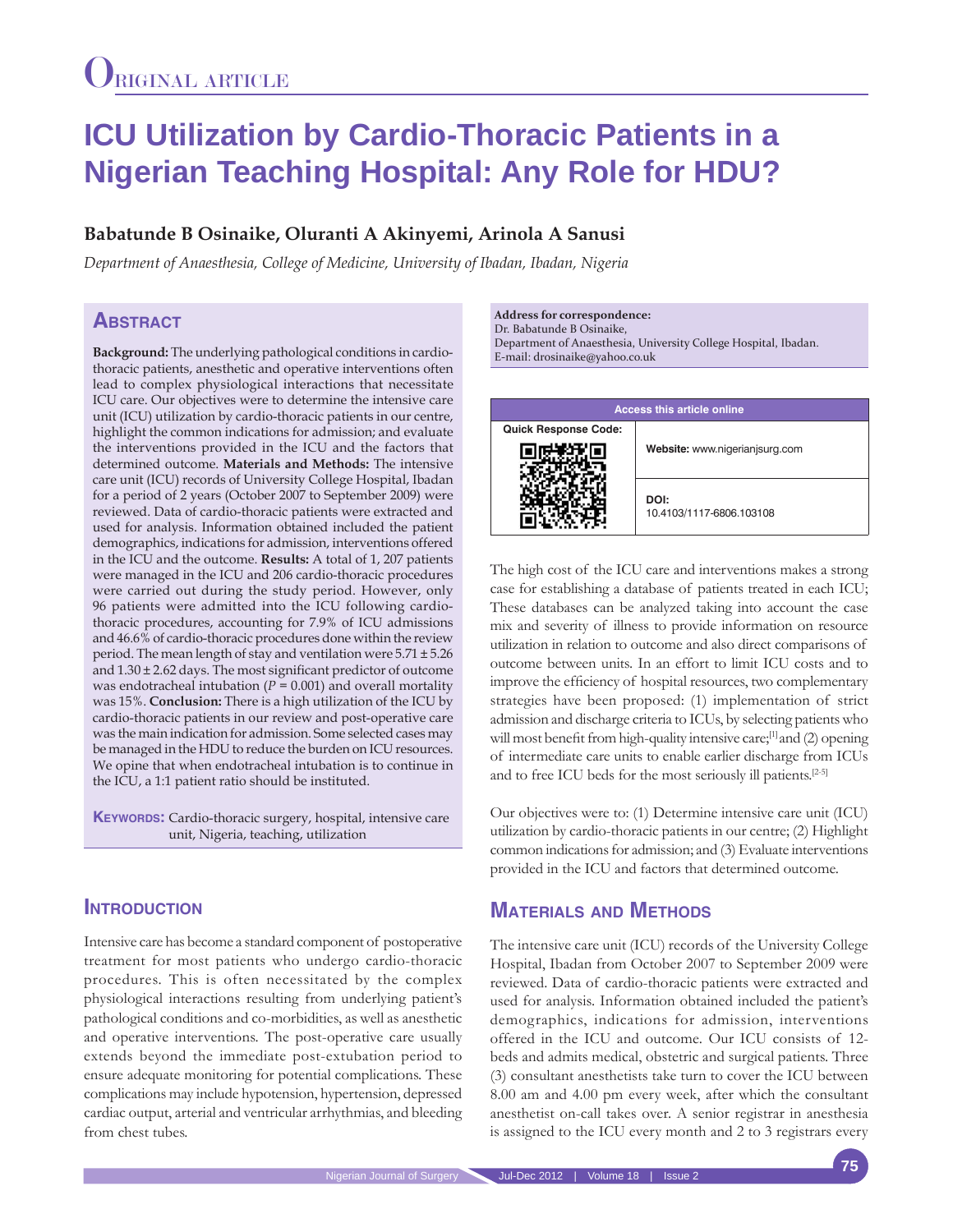week. The nurse-patient ratio averages 1: 2. Our bed occupancy per time is about 70%.

#### **Analysis**

All variables were expressed as number of cases/percentages or means with standard deviations. Variables considered included age, gender, diagnosis, indications for admission, length of stay, whether endotracheal intubation was in place on arrival in the ICU, ventilatory therapy, surgical tracheostomy, inotherapy, central venous pressure (CVP) monitoring and number of days on the ventilator. Standard statistical software SPSS version 17.0 was utilized for all data analysis. Statistical significance was defined as a probability value  $\leq 0.05$ .

## **Results**

A total of 1, 207 patients were managed in the ICU and 206 cardio-thoracic procedures were carried out during the study period. However, only 96 patients were admitted into the ICU following cardio-thoracic procedures, accounting for 7.9% of ICU admissions and 46.6% of cardio-thoracic procedures done within the review period. The male:female ratio was 1:1.2. To allow for a proper study of the spectrum of diseases, the ages were classified into 7 groups; below 30 days, 30 days to 1 year, above 1 year to 5 years, above 5 years to 10 years, above 10 years to 20 years, above 20 years to 40 years and above 40 years to 60 years. Patients between 20 years and 60 years accounted for 53%. The mean length of stay was 5.71  $\pm$  5.26 days [Table 1]. The main indication for admission was routine post-operative care in 83 (86.4%) patients [Figure 1] and 37 patients (38.5%) had endotracheal intubation as part of the treatment modality in the ICU. Four (80%) of the 5 patients with Tetralogy of Fallot that had Blallock-Taussig shunt and all (100%) the 3 patients with tracheoesophageal fistula that had a one-stage repair admitted into the ICU had ventilatory support as part of their management and

**Table 1: Admission characteristics of cardiothoracic patients in the ICU of UCH Ibadan between October 2007-September 2009**

|                       | $N($ %)   | <b>Mean±SD</b>  |
|-----------------------|-----------|-----------------|
| Sex                   |           |                 |
| Male                  | 52 (54.2) |                 |
| Female                | 44 (45.8) |                 |
| Age                   |           |                 |
| Below 30 days         | 6(6.3)    |                 |
| >30 days to 1 year    | 6(6.3)    |                 |
| > 1 year to 5 years   | 13(13.5)  |                 |
| >5 years to 10 years  | 5(5.2)    |                 |
| >10 years to 20 years | 13(13.5)  |                 |
| >20 years to 40 years | 17(17.7)  |                 |
| >40 years to 60 years | 18 (18.8) |                 |
| >60 years             | 18(18.8)  |                 |
| Days on Ventilator    |           | $1.30 \pm 0.62$ |
| LOS (days)            |           | $5.71 \pm 5.26$ |
| Mortality             | 15 (15.6) |                 |

none of them survived [Table 2]. The mean length of stay and ventilation were 5.71  $\pm$  5.26 and 1.30  $\pm$  2.62 days, respectively.

The most significant predictor of outcome was endotracheal intubation ( $P = 0.001$ ) [Table 3] and overall mortality was 15%.

#### **Discussion**

Our review showed a high ICU utilization by cardio-thoracic patients, especially following operative procedures. This is not a surprise since most of these patients required a highly specialized care that will provide for early identification and intervention in the event of sudden deterioration in clinical status. It is not unlikely that some of these patients may require a level of care available in the high dependency unit (HDU) or post-anesthesia care unit (PACU) with 24-h coverage; this will make room for judicious utilization of resources available in the ICU. In the study by Schweizer *et al*.,[6] following opening of a new PACU (with 24-h coverage) there was a marked reduction in ICU utilization after elective major noncardiac surgery. Admission rates in the ICU decreased from 35% to 16% following vascular surgery and from 57% to less than 2% following thoracic surgery. No negative impact on the quality of care was associated with this shift from ICU to PACU utilization. Another study<sup>[7]</sup> comparing elective care in the ICU, post anesthesia care unit (PACU), or dedicated intermediate care/step down unit (SDU) among cardiac and pulmonary patients showed a decreasing trend in total morbidity, but no change in mortality rate; however, the overall hospital costs were markedly increased with the daily cost being highest during the first 3 days in the ICU. With an average ventilation days in our review being two days, some of our patients could also have been managed in the HDU if we had one.

Also, a case can be made for a dedicated cardiothoracic ICU in view of the relatively high ICU utilization in our review, especially since care in a focused ICU have been associated with improved outcome compared to that in a non-focused ICU.<sup>[8-10]</sup> Lott *et al.*<sup>[11]</sup> also found that the risk-adjusted mortality for patients admitted to non-ideal specialty units was much higher.

In our review, gender and age does not seem to affect the pattern of admission and outcome. However, Roche *et al*. [12] in a



Figure 1: Indications for admission in cardiothoracic patients admitted into the ICU of UCH between October 2007 and September 2009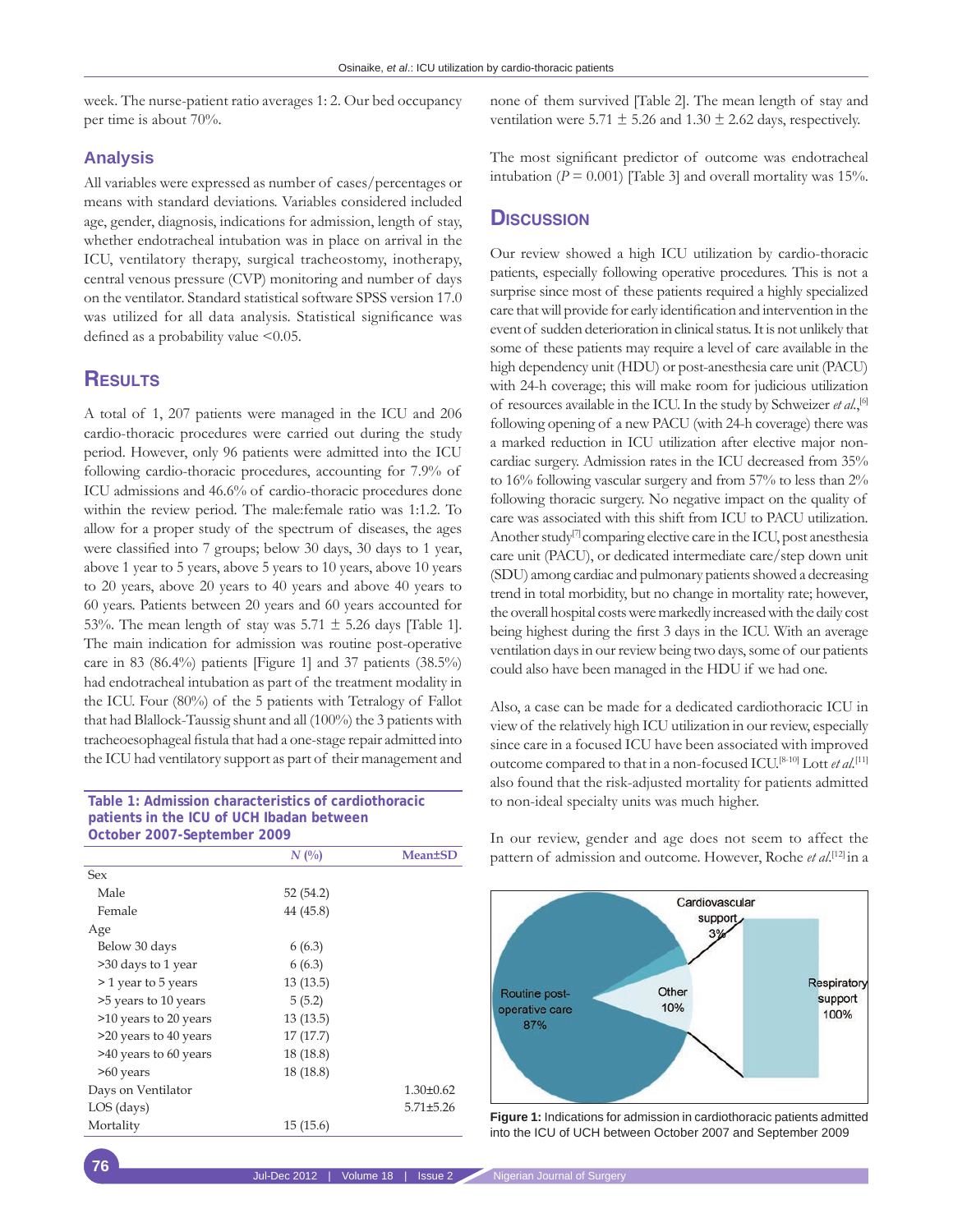| <b>Diagnosis</b>                                 | $N$ (% of<br>total) | <b>Ventilated</b><br>$N($ %) | <b>Mortality</b><br>$N($ %) |
|--------------------------------------------------|---------------------|------------------------------|-----------------------------|
| Blunt chest injury                               | 13(13.5)            | 4(30.8)                      | 1(0.08)                     |
| BT shunt for Tetralogy of<br>Fallot              | 5(5.2)              | 4(80.0)                      | 2(40)                       |
| Post-esophageal stricture/<br>achalasia repair   | 18 (18.8)           | 11(61.1)                     | 1(0.06)                     |
| Post-feeding jejunostomy/<br>venting gastrostomy | 2(2.1)              | $\mathbf{0}$                 | 2(100)                      |
| PDA ligation                                     | 5(5.2)              | 1(20.0)                      |                             |
| Tracheo-esophageal fistula<br>repair             | 3(3.1)              | 3(100.0)                     | 3(100)                      |
| Post-pacemaker insertion                         | 14 (14.6)           | $\overline{0}$               |                             |
| Vascular(trauma/aneurysm)<br>repair              | 4(4.2)              | $\mathbf{0}$                 | 2(50)                       |
| Post-pericardiectomy                             | 7(7.3)              | 3(42.9)                      | 1(14.2)                     |
| Massive pleural effusion                         | 4(4.2)              | 1(25.0)                      |                             |
| Post-bronchoscopy for<br>foreign body aspiration | 3(3.1)              | 0                            |                             |
| Diaphragmatic hernia/injury                      | 3(3.1)              | 1(33.3)                      |                             |
| Post-bronchogenic cyst<br>excision               | 1(1.0)              | $\overline{0}$               |                             |
| Post-excision of Pleural<br>lesions              | 3(3.1)              | 1(33.3)                      |                             |
| Post-excision of Lung<br>parenchyma lesions      | 3(3.1)              | $\overline{0}$               |                             |
| Penetrating chest injury                         | 3(3.1)              | 1(33.3)                      |                             |
| Post-excision of mediastinal<br>mass             | 2(2.1)              | 0                            | 1(50)                       |
| Post-CA oesophagus<br>resection                  | 3(3.1)              | 2(66.7)                      | 2(66.7)                     |
|                                                  | 96                  | 32 (33.3)                    | 15(15.6)                    |

| Table 2: Diagnosis/Ventilatory therapy related to      |
|--------------------------------------------------------|
| mortality in cardiothoracic admissions between October |
| 2007-September 2009                                    |

| Table 3: Logistic regression analysis of variables |         |
|----------------------------------------------------|---------|
| <b>Variable</b>                                    | P value |
| Age                                                | 0.064   |
| Sex                                                | 0.575   |
| Indication                                         | 0.764   |
| Admission type                                     | 0.512   |
| Length of stay                                     | 0.220   |
| Endotracheal intubation                            | 0.001   |
| Ventilatory therapy                                | 0.597   |
| Tracheostomy                                       | 0.467   |
| Inotherapy                                         | 0.878   |
| CVP monitoring                                     | 0.760   |
| Number of days on ventilator                       | 0.352   |

study which involved 301 cardiothoracic patients who required admission to a multidisciplinary ICU during a 6-year period showed that mortality was higher in extreme old age and in patients referred with sepsis or ventricular failure.

The employment of central venous monitoring for patients in this review was low. This is not because more patients in this review did not require its use, but mainly due to the inadequate resources available to the ICU because of poor health care funding, which is a common feature in a low resource economy like Nigeria. Therefore, the device was only available for use in few patients due to the high cost of invasive monitoring, which is the standard practice in modern ICU.[13]

About 40% of patients in this review had endotracheal or tracheostomy tube in place during admission in the ICU, with 33% of this group of patient requiring ventilatory therapy. About 90% of our patients were post-operative admissions and majority of them came into the ICU with endotracheal tube. Logistic regression of treatments offered in this review incriminated endotracheal intubation as a major predictor of poor outcome. This is probably related to those attendant risks and complications associated with endotracheal intubation like tube blockade and chest infection.

The 15% mortality observed amongst cardio-thoracic patients in this review is much lower than the 33% recorded by Okafor and Ezike<sup>[14]</sup> in their two year review of pediatric cardio-thoracic admissions in Enugu, Nigeria. This difference may be because our review involved other age groups with a lower group specific mortality.

Reasons for the mortality rate in our series are probably multifactorial but postoperative ICU admission with endotracheal tube in place clearly came out as a determinant factor of outcome. More deaths were recorded in the neonates and very young, but this was not statistically significant. Neonates and the very young have an accentuated stress response in the perioperative period,[15] which is further amplified by manipulation of the endotracheal tube and endotracheal suctioning.<sup>[16]</sup> Other authors have reviewed the potential deleterious effects of continued endotracheal intubation in this age group like laryngotracheal trauma, mucus plugging, kinking of the endotracheal tube, accidental extubation, and infection.<sup>[17-19]</sup> Some of these factors contributed to the mortality observed in this review. In addition, pulmonary hypertensive crises can be caused by manipulation of the endotracheal tube and by tracheal stimulation with suctioning. Furthermore, positive intrapulmonary pressure can increase pulmonary vascular resistance and may impede pulmonary blood flow.[20]

It has been reported that patients who got early extubation, had shorter ICU and hospital stay and therefore lower cost of care.[21] The potential benefits of early extubation include cost saving,<sup>[22]</sup> lower nursing dependency, reduced airway and lung trauma,<sup>[23]</sup> improved cardiac output and renal perfusion with spontaneous respiration<sup>[24]</sup> and reduced stress and discomfort of endotracheal suctioning.<sup>[25]</sup> The opponents to early extubation argue that the immediate peri-operative period is the most critical for myocardial ischemia, hemodynamic instability and sympathetic nervous system activation.[26] The concern about immediate or early extubation is the possibility of re-intubation for respiratory failure in the immediate postoperative period. However, this is not common in well selected patients.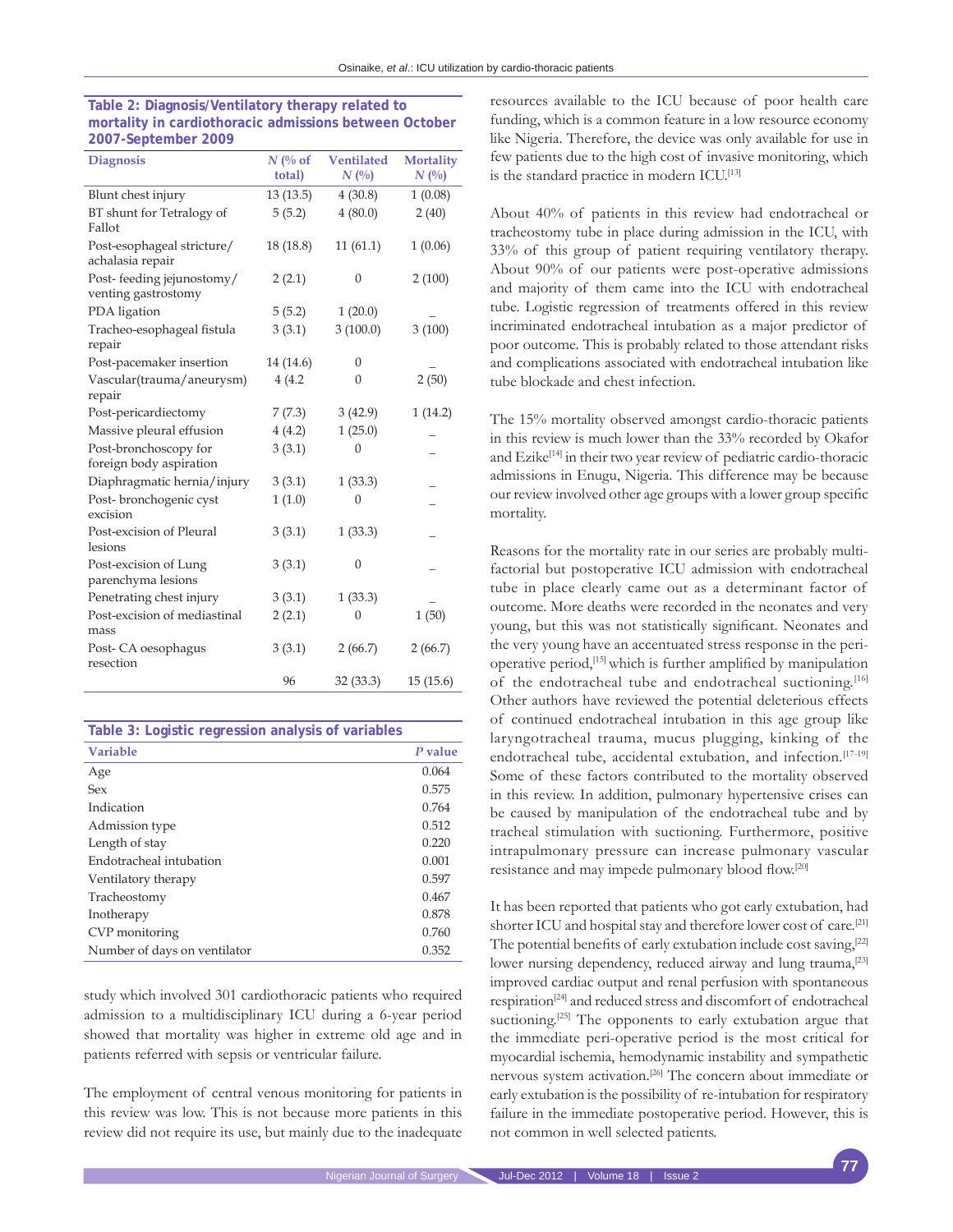It is well recognised that patients who had major cardiothoracic procedures are high risk patients in the early post-operative period and therefore require constant attention. It is important that such patient should have a 1:1 nursing care. When this is not possible due to staff shortage, complications associated with endotracheal tube or tracheostomy may contribute to mortality. Many studies<sup>[27-30]</sup> have shown that ICU nurse staffing can have significant impact on patient's outcomes. Fridkin et al.<sup>[27]</sup> found that a reduction in the nurse-to-patient ratio from 1:1 to 1:2 in the ICU independently increased the risk of catheter-related blood stream infection. Also, Archibald et al.<sup>[28]</sup> reported that the nosocomial infection rate in a paediatric cardiac ICU was inversely associated with the nursing hours- to- patient ratio.

### **Conclusion**

After elective cardio-thoracic procedures, some patients can initially recover in PACU, where alternative resources and specialized teams are readily available, even in the presence of risk factors for postoperative complications. If they are relatively stable but continued monitoring or specialized care is necessary, admission to a HDU is justified and cost-effective. Elective ICU care should be reserved for selected cases identified at the preoperative visit with appropriate workup and after optimization of their clinical and functional status. This will prevent undue pressure on ICU resources and help the hospital and patient relations to save cost. Our review also showed that endotracheal intubation was the main predictor of a poor outcome irrespective of patient characteristics. In view of this, we opine that the decision to continue with endotracheal intubation in the post-operative patients or employing it in other groups of cardio-thoracic patients in the ICU should be critically evaluated before use. In addition, whenever a patient has a tracheal tube in situ, a 1:1 nurse/ patient ratio must be instituted.

### **References**

- Guidelines for intensive care unit admission, discharge and triage. Task Force of the American College of Critical Care Medicine, Society of Critical Care Medicine. Crit Care Med 1999;27:633-8.
- 2. Byrick RJ, Power JD, Ycas JO, Brown KA. Impact of an intermediate care area on ICU utilization after cardiac surgery. Crit Care Med 1986;14:869-72.
- 3. Zimmerman JE, Junker CD, Becker RB, Draper EA, Wagner DP, Knaus WA: Neurological intensive care admissions: Identifying candidates for intermediate care and the services they receive. Neurosurgery 1998;42:91-101; discussion 101-2.
- 4. Nava S, Confalonieri M, Rampulla C. Intermediate respiratory intensive care units in Europe: A European perspective. Thorax 1998;53:798-802.
- 5. Nasraway SA, Cohen IL, Dennis RC, Howenstein MA, Nikas DK, Warren J, *et al*. Guidelines on admission and discharge for adult intermediate care units. American College of Critical Care Medicine of the Society of Critical Care Medicine. Crit Care Med 1998;26:607-10.
- 6. Schweizer A, Khatchatourian G, Höhn L, Spiliopoulos A, Romand J, Licker M. Opening of a new postanesthesia care unit: Impact on critical care utilization and complications following major vascular and thoracic surgery. J Clin Anesth 2002;14:486-93.
- 7. Jordan S, Evans TW. Predicting the need for intensive care following lung resection. Thorac Surg Clin 2008;18:61-9.
- 8. Topeli A, Laghi F, Tobin MJ. Effect of closed unit policy and appointing an intensivist in a developing country. Crit Care Med 2005;33:299-306.
- 9. Fuchs RJ, Berenholtz SM, Dorman T. Do intensivists in ICU improve outcome? Best Pract Res Clin Anaesthesiol 2005;19:125-35.
- 10. Chittawatanarat K, Pamorsinlapathum T. The impact of closed ICU model on mortality in general surgical intensive care unit. J Med Assoc Thai 2009;92:1627-34.
- 11. Lott JP, Iwashyna TJ, Christie JD, Asch DA, Kramer AA, Kahn JM. Critical illness outcomes in specialty versus general intensive care units. Am J Respir Crit Care Med 2009;179:676-83.
- 12. Roche RJ, Farmery AD, Garrard CS. Outcome for cardiothoracic surgical patients requiring multidisciplinary intensive care. Eur J Anaesthesiol 2003;20:719-25.
- 13. Okafor UV. Challenges in critical care services in sub-Saharan Africa: Perspectives from Nigeria. Indian J Crit Care Med 2009;13:25-7.
- 14. Ugochukwu O, Jerome A. An audit of intensive care unit admission in a pediatric cardio-thoracic population in Enugu, Nigeria. Pan Afr Med J 2010;6:10.
- 15. Anand KJ, Hansen DD, Hickey PR. Hormonal-metabolic stress responses in neonates undergoing cardiac surgery. Anesthesiology 1990;73:661-70.
- 16. Hickey PR, Hansen DD, Wessel DL, Lang P, Jonas RA, Elixson EM. Blunting of stress responses in the pulmonary circulation of infants by fentanyl. Anesth Analg 1985;64:1137-42.
- 17. Barash PG, Lescovich F, Katz JD, Talner NS, Stansel HC Jr Early extubation following pediatric cardiothoracic operation: A viable alternative. Ann Thorac Surg 1980;29:228-33.
- 18. Hansen DD, Hickey PR. Anesthesia for hypoplastic left heart syndrome: Use of high-dose fentanyl in 30 neonates. Anesth Analg 1986;65:127-32.
- 19. Koh SO, Bang SO, Hong YW, Cho HW, Cho BK. Incidence and predictors of postextubation laryngeal edema in pediatric patients with congenital heart disease. Yonsei Med J 1995;36:53-7.
- 20. DiCarlo JV, Steven JM. Respiratory failure in congenital heart disease. Pediatr Clin North Am 1994;41:525-42.
- 21. Chong JL, Grebenik C, Sinclair M, Fisher A, Pillai R, Westaby S. The effect of a cardiac surgical recovery area on the timing of extubation. J Cardiothorac Vasc Anesth 1993;7:137-41.
- 22. Shapiro BA, Lichtenthal PR. Inhalation-based anesthetic techniques are the key to early extubation of the cardiac surgical patient. J Cardiothorac Vasc Anesth 1993;7:135-6.
- 23. Quash A, Loeber N, Freeley T, Ullyot DJ, Roizen MF. Post respiratory care; A control trial of early and late extubation following coronary artery hypass grafting. Anesthesia 1980;52:135-41.
- 24. Higgans T. Pro: Early extubation is preferable to late extubation in patient following coronary artery surgery. J Cardiothorac Vasc Anesth 1992;6:488-93.
- 25. Royse CF, Royse AG, Soeding PF. Routine immediate extubation after cardiac operation: A review of our first 100 patients. Ann Thorac Surg 1999;68:1326-9.
- 26. Siliciano D. Con: Early extubation is not preferable to late extubation in patients undergoing coronary artery surgery. J Cardiothorac Vasc Anesth 1992;6:494-8.